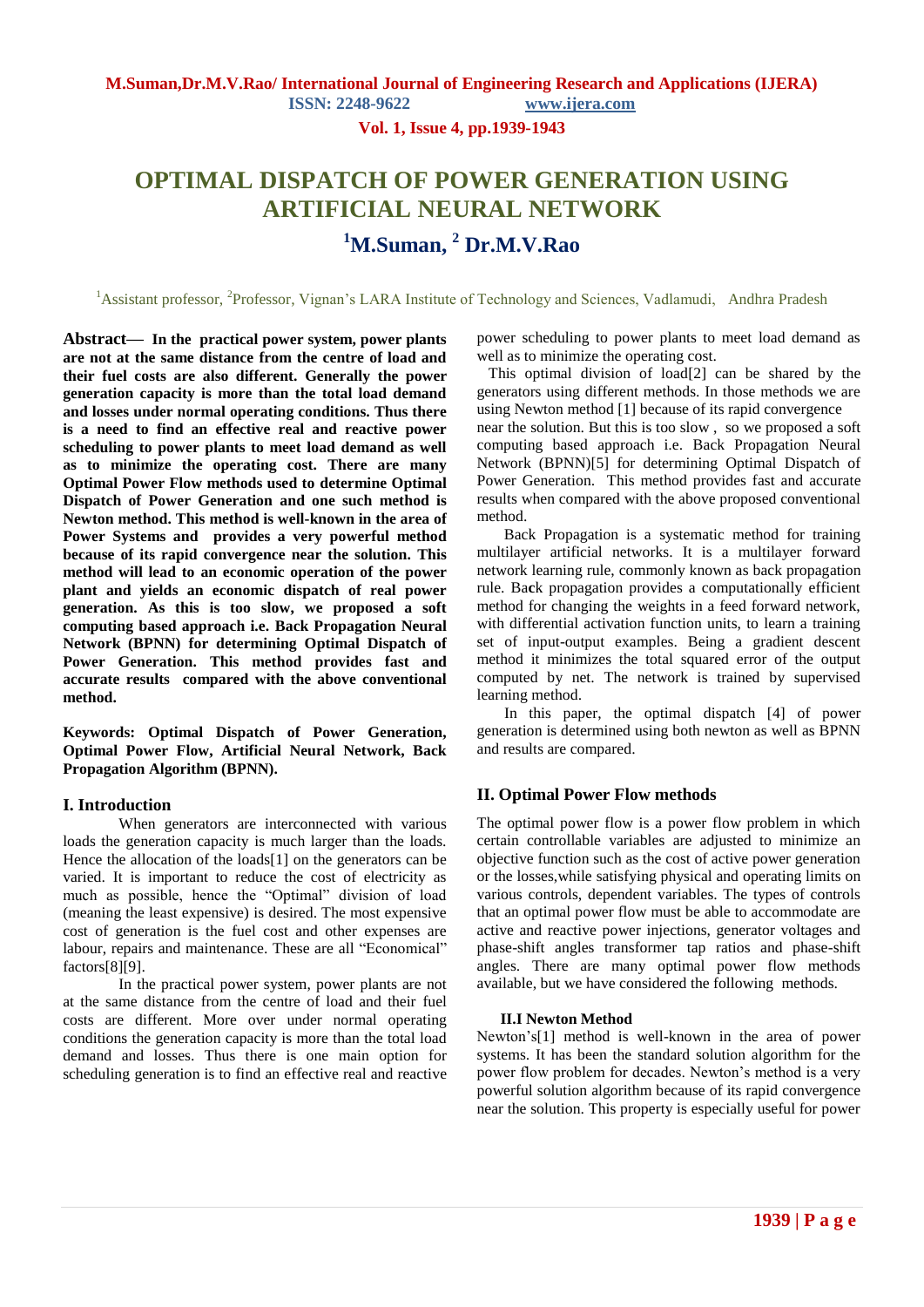#### **Vol. 1, Issue 4, pp.1939-1943**

system applications because an initial guess near the solution is easily attained. System voltages will be near rated system values, generator outputs can be estimated from historical data, and transformer tap ratios will be near 1.0 p.u.

## **II.II Algorithm for Newton OPF method:**

1 .Read cost function coefficients ai , bi, ci, number of nodes

n and number of control variables n1.

- 2. Form  $Y_{bus}$  by using  $Y_{bus}$  Algorithm.
- 3. Calculate the initial values of  $P_{gi}$  (i=1, 2,...., Ng) and  $\lambda$

by assuming PL=0

$$
\lambda p i = \frac{\sum_{i=1}^{N_l} Pdi + \sum_{i=1}^{N_g} \frac{b_i}{2a_i}}{\sum_{i=1}^{N_g} \frac{b_i}{2a_i}} \quad (i = 1, 2, ..., NG), \dots, I)
$$

$$
Pgi = \frac{\lambda - b_i}{2 * a_i}
$$
  
\n
$$
Pgi = \frac{\lambda - b_i}{2 * a_i}
$$
  
\n
$$
(i=1,2, \ldots, NG) \ldots (2)
$$
  
\n
$$
Qgi = Pgi * \frac{i=1}{N^B}
$$
  
\n
$$
(i=1,2, \ldots, NG) \ldots (3)
$$
  
\n
$$
p_{ij} = \lambda_{pi} + \Delta b_i
$$
  
\n
$$
V_i = V_i + \Delta V_i
$$
  
\n
$$
V_{ij} = \lambda_{qi} + \Delta b_{qi}
$$
  
\n
$$
V_{ij} = V_i + \Delta V_i
$$
  
\n
$$
V_{ij} = \lambda_{qi} + \Delta b_{qi}
$$
  
\n
$$
V_{ij} = \lambda_{qi} + \Delta b_{qi}
$$
  
\n
$$
V_{ij} = \lambda_{qi} + \Delta b_{qi}
$$
  
\n
$$
V_{ij} = \lambda_{qi} + \Delta b_{qi}
$$
  
\n
$$
V_{ij} = \lambda_{qi} + \Delta b_{qi}
$$
  
\n
$$
V_{ij} = \lambda_{qi} + \Delta b_{qi}
$$
  
\n
$$
V_{ij} = \lambda_{qi} + \Delta b_{qi}
$$
  
\n
$$
V_{ij} = \lambda_{qi} + \Delta b_{qi}
$$
  
\n
$$
V_{ij} = \lambda_{qi} + \Delta b_{qi}
$$
  
\n
$$
V_{ij} = \lambda_{qi} + \Delta b_{qi}
$$
  
\n
$$
V_{ij} = \lambda_{ij} + \Delta b_{qi}
$$
  
\n
$$
V_{ij} = \lambda_{ij} + \Delta b_{qi}
$$
  
\n
$$
V_{ij} = \lambda_{ij} + \Delta b_{qi}
$$
  
\n
$$
V_{ij} = \lambda_{ij} + \Delta b_{qi}
$$
  
\n
$$
V_{ij} = \lambda_{ij} + \Delta b_{qi}
$$
  
\n
$$
V_{ij} = \lambda_{ij} + \Delta b_{qi}
$$
  
\n
$$
V_{ij} = \lambda_{ij} + \Delta b_{qi}
$$
  
\n
$$
V_{ij} = \lambda_{ij} + \Delta b_{qi}
$$
  
\n
$$
V_{ij} = \lambda_{ij} + \Delta
$$

| $\cdots$       | $\mathbf{1}$ $\mathbf{1}$ $\mathbf{2}$ $\mathbf{3}$ $\mathbf{4}$ $\mathbf{5}$ $\mathbf{6}$ $\mathbf{6}$ $\mathbf{7}$ $\mathbf{8}$ $\mathbf{1}$ $\mathbf{1}$ $\mathbf{1}$ $\mathbf{1}$ $\mathbf{1}$ $\mathbf{1}$ $\mathbf{1}$ $\mathbf{1}$ $\mathbf{1}$ $\mathbf{1}$ $\mathbf{1}$ $\mathbf{1}$ $\mathbf{1}$ $\mathbf{1}$ $\mathbf{$ |
|----------------|------------------------------------------------------------------------------------------------------------------------------------------------------------------------------------------------------------------------------------------------------------------------------------------------------------------------------------|
| $\lambda$ qi=0 |                                                                                                                                                                                                                                                                                                                                    |
| $Vi=1$         | $(i=2,3 \ldots \ldots \ldots \ldots \ldots \ldots \ldots \ldots \ldots \text{NB})$                                                                                                                                                                                                                                                 |
| $\delta = 0$   | $(i=2,3,NB)$                                                                                                                                                                                                                                                                                                                       |

4. By using initial values calculate the Jacobean and Hessian matrix element



By using Gauss elimination determine ΔPgi, Δδi, Δλpi, ΔVi, Δλqi

5. Check convergence

$$
\left[\sum_{i=1}^{NG}(\Delta Pgi)^2+\sum_{i=2}^{NB}(\Delta \tilde{di})^2+\sum_{i=1}^{NB}(\Delta \lambda pi)^2+\sum_{i=NV+1}^{NB}(\Delta \nu i)^2+\sum_{i=NV+1}^{NB}(\Delta \lambda qi)^2\right]^{\frac{1}{2}}\leq \epsilon
$$

If condition is not satisfied then go to step6 else go to step8

6. Modify the variables as below  
\n
$$
p_{gi} = P_{gi} + \Delta P_{gi} \qquad (i = 1, 2, \dots, N)
$$
\n
$$
\delta_i = \delta_i + \Delta \delta_i \qquad (i = 2, 3, \dots, N)
$$
\n
$$
\lambda_{pi} = \lambda_{pi} + \Delta \lambda_{pi} \qquad (i = 1, 2, \dots, N)
$$
\n
$$
V_i = V_i + \Delta V_i \qquad (i = NV + 1, \dots, N)
$$
\n
$$
\lambda_{qi} = \lambda_{qi} + \Delta \lambda_{qi} \qquad (i = NV + 1, \dots, N)
$$

7. Check the limits, if any limit of a variable is violated, then impose or remove power flow equation and go to step4 to update the solution.

8. Stop**.**

## **III .Artiftial Neural Network**

**N**umerous advances have been made in developing intelligent systems, some inspired by biological neural networks. Researchers from many scientific disciplines are designing artificial neural networks to solve a variety of problems in pattern recognition, prediction, optimization, associative memory, and control.

Conventional approaches have been proposed for solving these problems. Although successful applications can be found in certain well-constrained environments, none is flexible enough to perform well outside its domain. ANNs provide exciting alternatives, and many applications could benefit from using them. One of the important training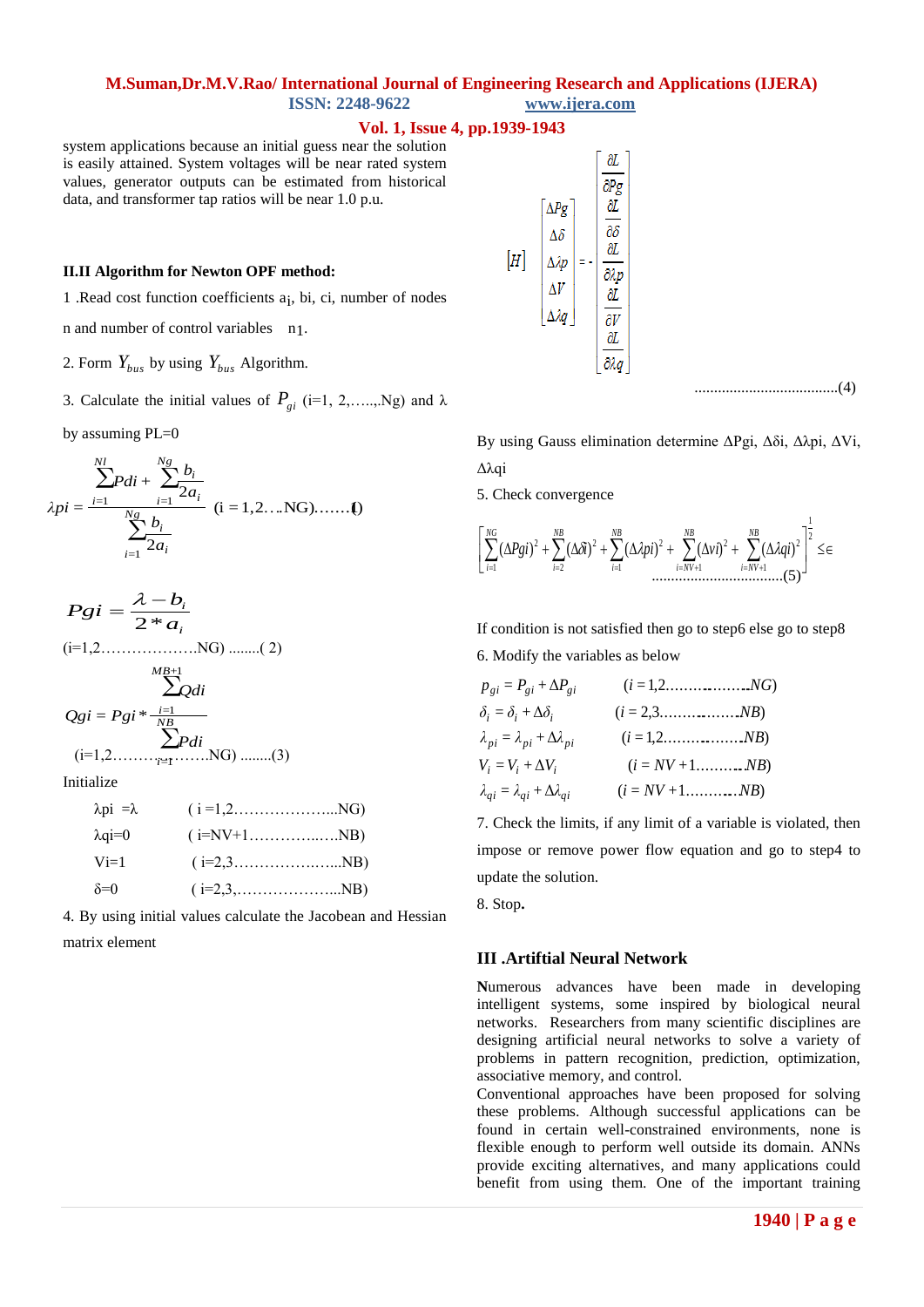## **Vol. 1, Issue 4, pp.1939-1943**

technique of artificial neural network is Back Propagation Algorithm.

#### **III.I Back Propagation Algorithm**

Back Propagation is a systematic method for training multilayer artificial networks. It is a multilayer forward network using extend gradient-descent based delta-learning rule, commonly known as back propagation rule. Ba**c**k propagation provides a computationally efficient method for changing the weights in a feed forward network, with differential activation function units, to learn a training set of input-output examples. Being a gradient descent method it minimizes the total squared error of the output computed by net. The network is trained by supervised learning method. The aim of this network is to train the net to achieve a balance between the ability to respond correctly to the input patterns that are used for training and the ability to provide good responses to the input that are similar.

The nueral network is designed in such a way that it is having 6 numbers of input neurons, 6 numbers of output neurons, 3 numbers of output neurons and one bias neuron. It is trained with 150 number of training patterns and tested with 12 patterns. The architecture of the proposed Back Propagation Neural Network [5]has been shown in fig.1.



Fig.1 BPNN Achitecture **Back Propagation Algorithm Initialization of the weights**

Step1: Initialize weights to small random values Step2: While stopping condition is false do Steps 3-10 Step3: For each training pair do steps 4-9

#### **Feed Forward**

Step4: Each hidden unit receives the input signal xi and transmits the signals to all units in the layer above i.e. hidden units

Step5: Each hidden unit sums its weihted input signals

$$
Z_{\text{inj}} = V_{oj} + \sum_{i=1}^{n} (X_i * V_{ij})
$$
.................(6)

applying activation function for to get output

= ( ) *<sup>j</sup> Z* \_*inj Z f* ………………….(7)

Step6: Each output unit sums its weighted input signals

$$
Y_{-ink} = W_{ok} + \sum_{j=1}^{p} (Z_j * W_{jk})
$$
.................(8)

and apply activation function to calculate output  $Y_k = f(Y_{ink})$ 

#### **Back Propagation of errors**

Each output unit receives a target pattern corresponding to an input pattern , error information term is calculated as

$$
\delta_k = (t_{k-} y_k)^* f(Y_{ink})
$$
 ....... (9)

Step8: Each hidden unit sums its delta from units in the layer above

$$
\delta_{\text{inj}} = \sum_{k=1}^{m} (\delta_j * W_{ik})
$$
 (10)

The error information term is calculated as = \* ( ) *<sup>j</sup>* \_ *inj Z*\_ *inj δ δ f* ...........................(11)

#### **Updation of the weights**

Step9: Each unit updates its bias and weights The weight correction term is given by

$$
\Delta W_{jk} = \alpha * \delta_k * Z_i
$$
.................(12)

And the bias correction term is given by

 $\Delta W_{ok} = \alpha * \delta_k$ Therefore

$$
W_{jk} (new) = W_{jk} (old) + \Delta W_{jk}
$$
  
 
$$
W_{ok} (new) = W_{ok} (old) + \Delta W_{ok}
$$
.................(13)

Each hidden unit updates its bias and weights The weight correction term is given by

$$
\Delta V_{ij} = \alpha * \delta_j * X_i
$$
\n
$$
\dots
$$
\nAnd the bias correction term is given by

 $\Delta V_{ok} = \alpha * \delta_i$  ...........................(15) There fore *ok ok ok V new V old V* ( ) = ( ) + Δ ......................(16) $V_{jk}$  (new) =  $V_{jk}$  (old) +  $\Delta V_{jk}$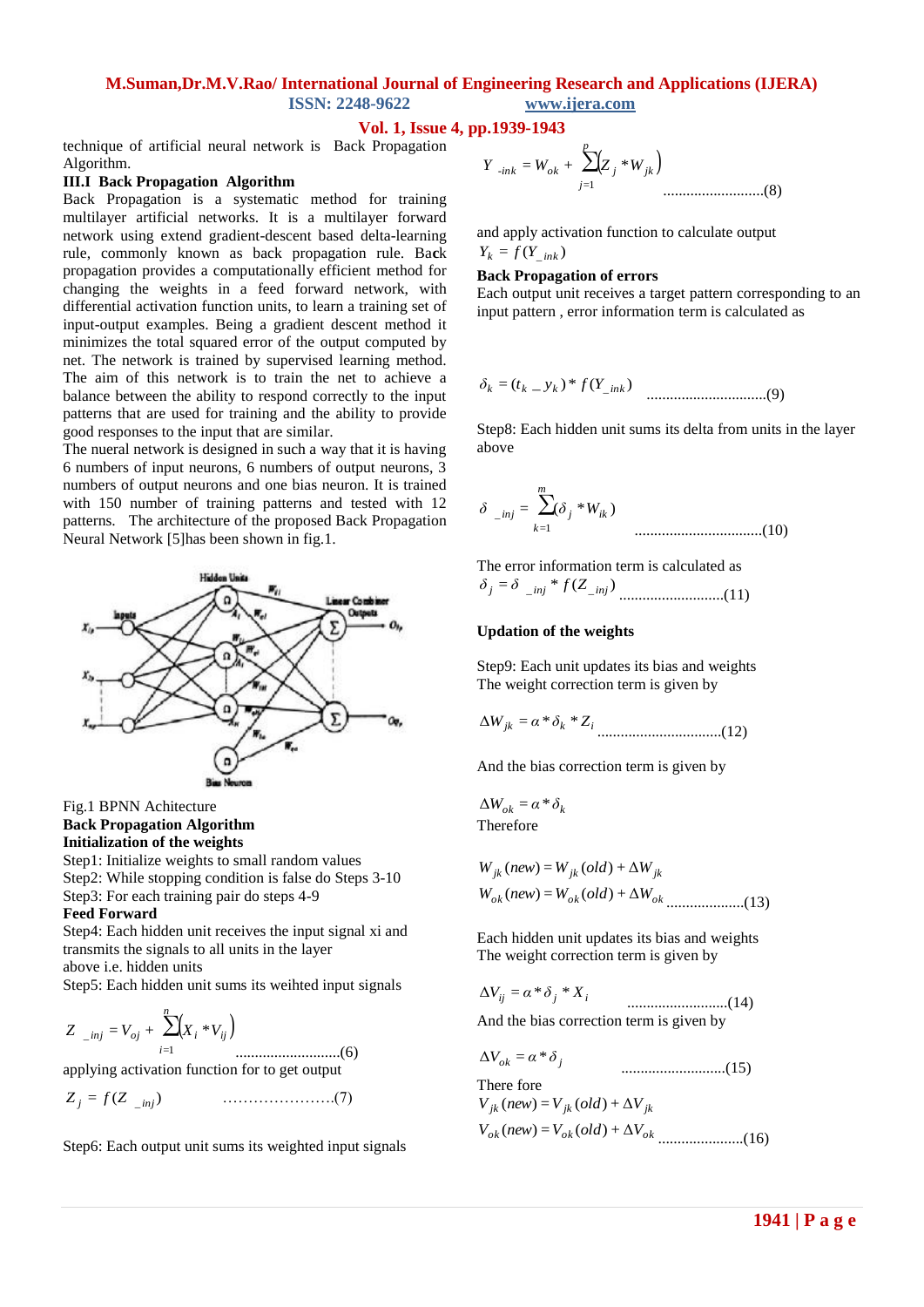## **Vol. 1, Issue 4, pp.1939-1943**

Step10: Test stopping condition

## **IV. Test System**

Cost Functions are given as F1 (Pg1) =  $120*$  Pg1<sup>2</sup> +  $175*$  Pg1+75 F2 (Pg2) =  $110*$  Pg2<sup>2</sup> +  $180*$  Pg2+50 F3 (Pg3) =160\* Pg3<sup>2</sup> +110\* Pg3+80



Fig.2. Six bus system

| <b>Line Data:</b> |      |     |               |       |                |  |  |  |  |
|-------------------|------|-----|---------------|-------|----------------|--|--|--|--|
| Line              | From | To  | Line          | B/2   | $Off$ -        |  |  |  |  |
| no                | bus  | bus | impedance     | (p.u) | nominal        |  |  |  |  |
|                   |      |     | (p.u)         |       | ratioof<br>tap |  |  |  |  |
|                   |      |     |               |       | transformer    |  |  |  |  |
|                   |      | 2   | $0.01 + j0.3$ | J0.01 |                |  |  |  |  |
| $\mathfrak{D}$    | 2    | 3   | $0.03 + j0.2$ | J0.01 | $\theta$       |  |  |  |  |
| 3                 | 2    | 5   | $0.03 + j0.2$ | J0.01 | 0              |  |  |  |  |
|                   | 3    | 4   | $0.01 + j0.2$ | J0.01 |                |  |  |  |  |
| 6                 |      | 5   | $0.0 + j0.2$  |       | 1.01           |  |  |  |  |
|                   |      | 6   | $0.0 + j0.2$  |       | 1.02           |  |  |  |  |

| <b>Bus Data:</b> |            |                 |         |                            |       |                                      |  |  |  |
|------------------|------------|-----------------|---------|----------------------------|-------|--------------------------------------|--|--|--|
| <b>Bus</b>       | <b>Bus</b> | V(p.u)          | $P_{g}$ | $\mathcal{Q}_{\mathrm{g}}$ | $P_d$ | $\mathcal{Q}_{\scriptscriptstyle d}$ |  |  |  |
| no.              | type       |                 |         |                            |       |                                      |  |  |  |
|                  | Slack      | $1.05 \angle 0$ |         |                            | 0.1   |                                      |  |  |  |
|                  | PV         |                 |         |                            | 0.3   | 0.25                                 |  |  |  |
|                  | PV         | 1.02            |         |                            | 0.1   | 0.3                                  |  |  |  |
|                  |            |                 |         |                            | 0.15  | 0.2                                  |  |  |  |
|                  |            |                 | 0       | 0                          | 0.35  | 0.45                                 |  |  |  |
|                  |            |                 |         |                            | 0.3   | 0.5                                  |  |  |  |
|                  |            |                 |         |                            |       |                                      |  |  |  |

## **V.Results**

## **Comparison of Optimal Dispatch of Power Generation between Newton and ANN methods**

|      | Input variables |          |          |          |          | Optimal Dispatch of<br>Power<br>generation using conventional<br>(NEWTON) method |          |          | Optimal Dispatch of Power<br>generation using ANN |          |          |          |
|------|-----------------|----------|----------|----------|----------|----------------------------------------------------------------------------------|----------|----------|---------------------------------------------------|----------|----------|----------|
| S.No | $P_{d1}$        | $P_{d2}$ | $P_{d3}$ | $P_{d4}$ | $P_{d5}$ | $P_{d6}$                                                                         | $P_{g1}$ | $P_{g2}$ | $P_{g3}$                                          | $P_{g1}$ | $P_{g2}$ | $P_{g3}$ |
| 1    | 0.05            | 0.3      | 0.1      | 0.15     | 0.35     | 0.3                                                                              | 0.3804   | 0.3884   | 0.4841                                            | 0.3802   | 0.3880   | 0.4843   |
| 2    | 0.06            | 0.3      | 0.1      | 0.15     | 0.35     | 0.3                                                                              | 0.3840   | 0.3922   | 0.4486                                            | 0.3838   | 0.3919   | 0.4870   |
| 3    | 0.1             | 0.37     | 0.1      | 0.15     | 0.35     | 0.3                                                                              | 0.4229   | 0.4349   | 0.5151                                            | 0.4228   | 0.4347   | 0.5152   |
| 4    | 0.1             | 0.38     | 0.1      | 0.15     | 0.35     | 0.3                                                                              | 0.4264   | 0.4388   | 0.5177                                            | 0.4263   | 0.4386   | 0.5177   |
| 5    | 0.1             | 0.3      | 0.11     | 0.15     | 0.35     | 0.3                                                                              | 0.4018   | 0.4112   | 0.4999                                            | 0.4018   | 0.4112   | 0.5004   |
| 6    | 0.1             | 0.3      | 0.12     | 0.15     | 0.35     | 0.3                                                                              | 0.4053   | 0.4150   | 0.5026                                            | 0.4053   | 0.4150   | 0.5031   |
| 7    | 0.1             | 0.3      | 0.1      | 0.25     | 0.35     | 0.3                                                                              | 0.4333   | 0.4451   | 0.5248                                            | 0.4335   | 0.4455   | 0.5249   |